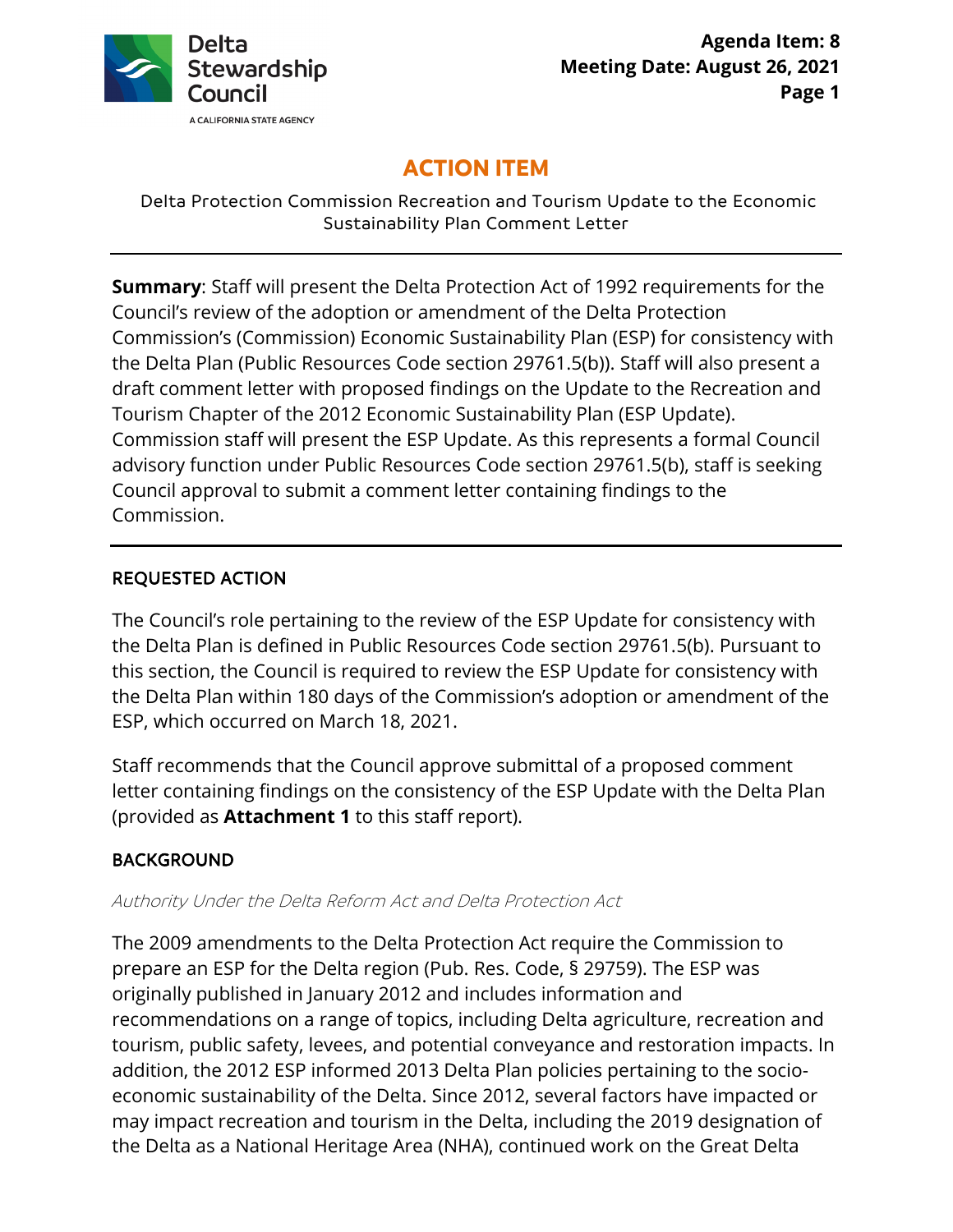Trail, the creation of a marketing task force (<www.visitCAdelta.com>), the proposed Delta Conveyance project (and prior iterations), and most recently, the COVID-19 pandemic. The Recreation and Tourism Chapter of the 2012 ESP is superseded by the ESP Update, which the Commission approved by unanimous vote on March 18, 2021.

 defined in Public Resources Code section 29725, and the Council within 60 days of The Delta Protection Act grants the Council specific authority to review the adoption of, and amendments to, the ESP for consistency with the Delta Plan. The Delta Protection Act requires the Commission to transmit copies of the ESP and any subsequent amendments to the Governor, Legislature, each local government as adoption or amendment. Within 180 days of the Commission's adoption or amendment of the economic sustainability plan, the Council shall review the ESP for consistency with the Delta Plan (Pub. Res. Code § 29761.5(b)).

### UPDATE TO THE RECREATION AND TOURISM CHAPTER OF THE 2012 ECONOMIC SUSTAINABILITY PLAN

 declined by approximately 20 percent between 2012 and 2019. Challenges facing According to the ESP Update, the overall Delta recreation and tourism economy these sectors have been relatively constant since 2012. Key concerns include facility maintenance, water quality, programming and promotion of recreational and tourism destinations, and public access and safety. The ESP Update consists of an analysis of recreation preferences and how they may change alongside factors such as climate change, conveyance, and habitat restoration. It also describes expectations regarding how the NHA designation, alongside continued development of the Great Delta Trail and associated enhancements, can help to elevate the Delta as an evolving place and recreational destination.

 expanding existing campaigns; increasing marketing efforts and implementing the NHA designation; and identifying a facilitator organization to coordinate these The ESP Update recommends several actions and cites responsible parties to address ongoing constraints to recreation and tourism in the Delta, including expanding access to public facilities; providing permitting assistance to small businesses; coordinating the removal of hazards and abandoned vessels; actions.

 content/uploads/2021/05/ESP-[Rec-Tour-Chp-Update-508.pdf](http://delta.ca.gov/wp-content/uploads/2021/05/ESP-Rec-Tour-Chp-Update-508.pdf) The ESP Update is available at: http://delta.ca.gov/wp-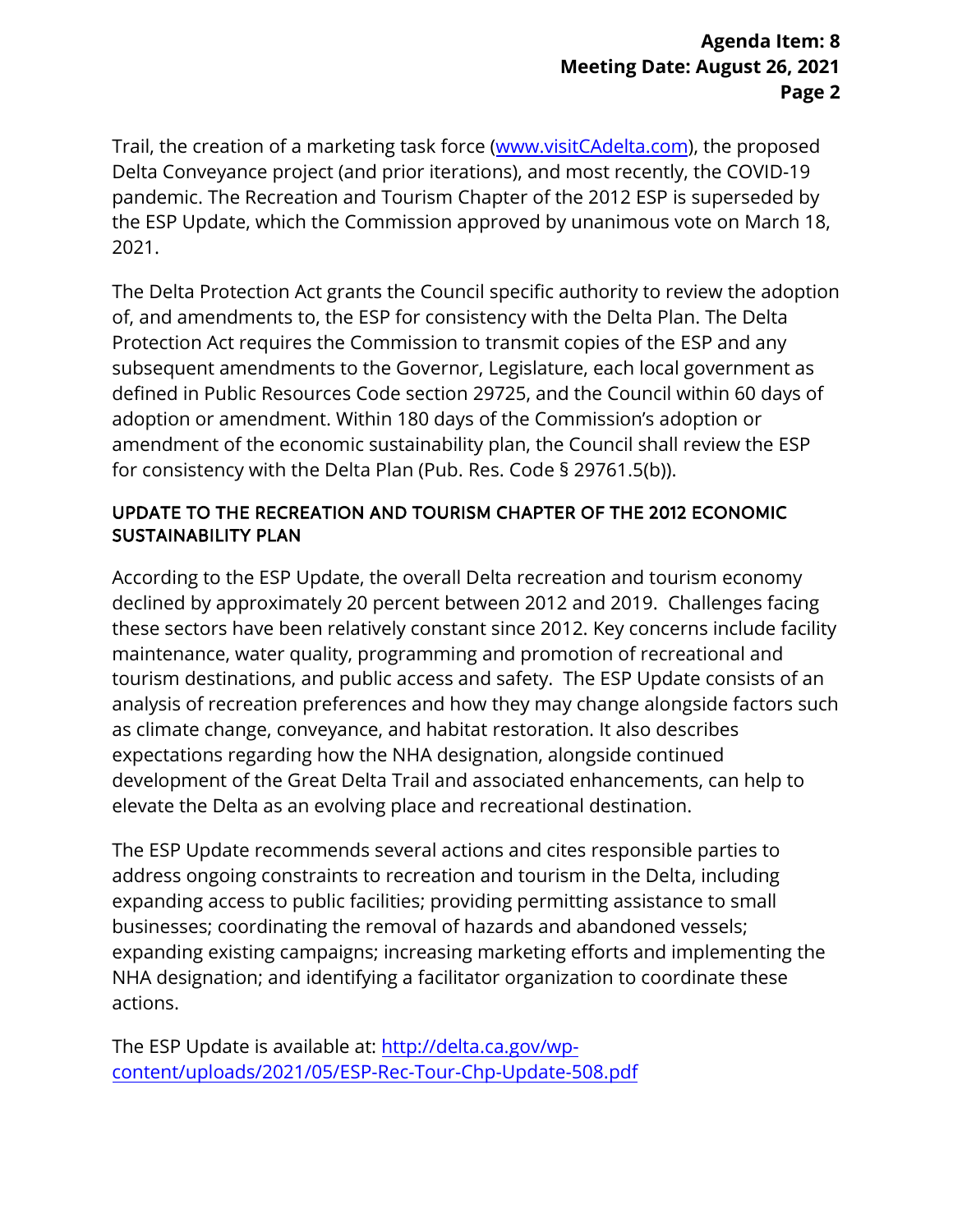### UPDATE ON STAFF ACTIVITY

As noted above, the Council is required to review the adopted or amended ESP for consistency with the Delta Plan. Commission staff conducted two virtual public workshops on the draft ESP Update in December 2020 and January 2021. Council staff participated in both workshops and submitted a comment letter addressing the Update. Erik Vink, the Commission's Executive Director, provided the Council with a summary of the draft ESP Update at the March 25, 2021 Council meeting. On May 20, 2021, the Commission submitted the adopted ESP Update to the Council.

# COMMENT LETTER

Council staff has reviewed the ESP Update and prepared a draft comment letter containing recommended findings regarding the consistency of the ESP Update with the Delta Plan pursuant to Public Resources Code section 29761.5(b) (provided as **Attachment 1** to this staff report). The following section summarizes the staff's review and the resulting recommended findings.

#### Consistency with the Delta Plan

 in the Council's analysis of the ESP Update's consistency with the Delta Plan, and to ensure the protection of the unique recreational, natural resource, The ESP Update covers an analysis of visitation, the status of facilities and access, economic activity, and trends surrounding recreation and tourism in the Delta. While no specific projects are outlined in the ESP, it does include recommendations for addressing the trends discussed. Therefore, and agricultural values of the Delta, Council staff have included the Delta Plan policies related to land use and ecosystem restoration, below.

#### Land Use

 § 5010)**. DP P1** may protect existing agriculture and natural resources The ESP Update recognizes and provides examples of existing regulations to limit some recreation facilities and related development (ESP Update, p. 66). However, the ESP Update does not discuss the specific growth limitation requirements of Delta Plan Policy **DP P1** (Cal. Code. Regs., tit. 23, valuable to recreation and tourism. However, it could also limit noncommercial recreation or agritourism facilities in some locations. Given the high-level nature of the ESP Update, no specific projects are identified. The Council expects that future projects proposed in alignment with the ESP Update that are determined to be covered actions and are not exempt as commercial recreational visitor-serving uses or local crop processing facilities, would submit a certification of consistency addressing **DP P1** to the Council.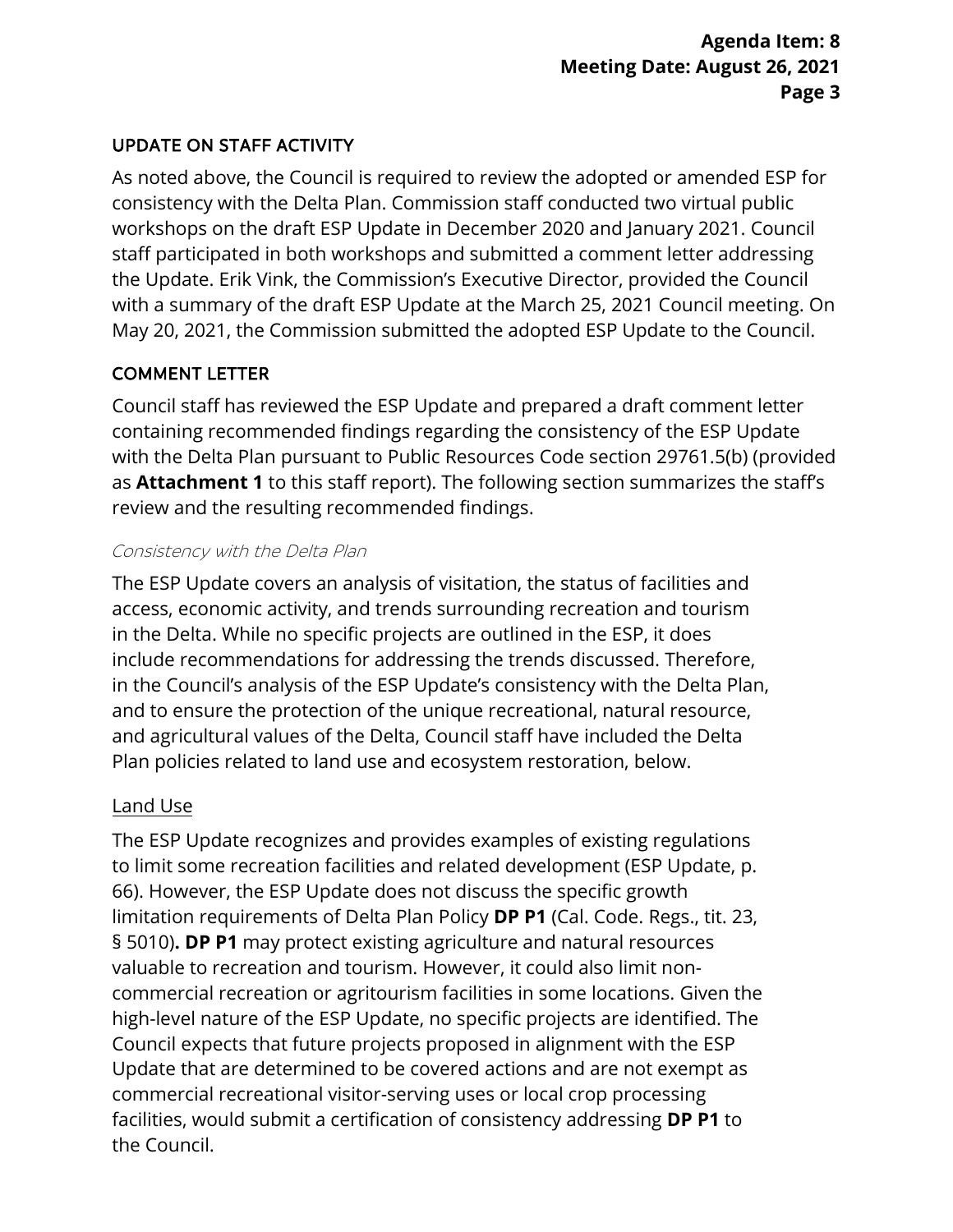Recommended Finding: Based on the review of the ESP Update, pursuant to Public Resources Code section 29761.5(b), staff recommends that the Council find that the ESP Update is not inconsistent with Delta Plan Policy DP P1, which limits new urban development in the Delta. The draft comment letter provided as Attachment 2 includes this recommended finding.

 Therefore, staff encourage the Commission, a potential future joint powers Delta Plan Policy **DP P2** (Cal. Code. Regs., tit. 23, § 5011) may apply to the siting of future water management facilities, ecosystem restoration, and flood management infrastructure projects that may conflict with existing or planned recreational uses. authority (JPA, discussed further below), entities involved in managing and enhancing recreation opportunities, and agencies proposing water management facilities, ecosystem restoration, and flood management infrastructure, to consult with the Council as needed in the future to consider both existing and planned uses, if and when this policy may be triggered.

 Recommended Finding: Based on the review of the ESP Update, pursuant to Public Resources Code section 29761.5(b), staff recommends that the Council find that the ESP Update is not inconsistent with the Delta Plan Policy DP P2, which requires siting water management facilities, ecosystem restoration, and flood management infrastructure to avoid or reduce conflicts with existing uses or uses depicted in city or county general plans, where feasible.

# Ecosystem Restoration Policies

 related to ecosystem restoration. One of these, **ER P3** (Cal. Code Regs., tit. 23, § approve that are identified to be covered actions. Actions to improve recreation, such as construction or expansion of a marina, could trigger other Delta Plan policies. For example, the Delta Plan includes five policies 5007), states that significant impacts to the opportunity to restore habitat must be avoided or mitigated in six priority habitat restoration areas that have a high potential for large-scale habitat restoration. Another policy, **ER P5** (Cal. Code Regs., tit. 23, § 5009), requires avoidance of introductions of and habitat improvements for invasive nonnative species. These policies should be considered for future recreation plans or projects that state or local public agencies establish, fund, or

Recommended Finding: Based on the review of the ESP Update, pursuant to Public Resources Code section 29761.5(b), staff recommends that the Council find that the ESP Update is not inconsistent with the Delta Plan Policies ER P3 or ER P5 regarding ecosystem restoration.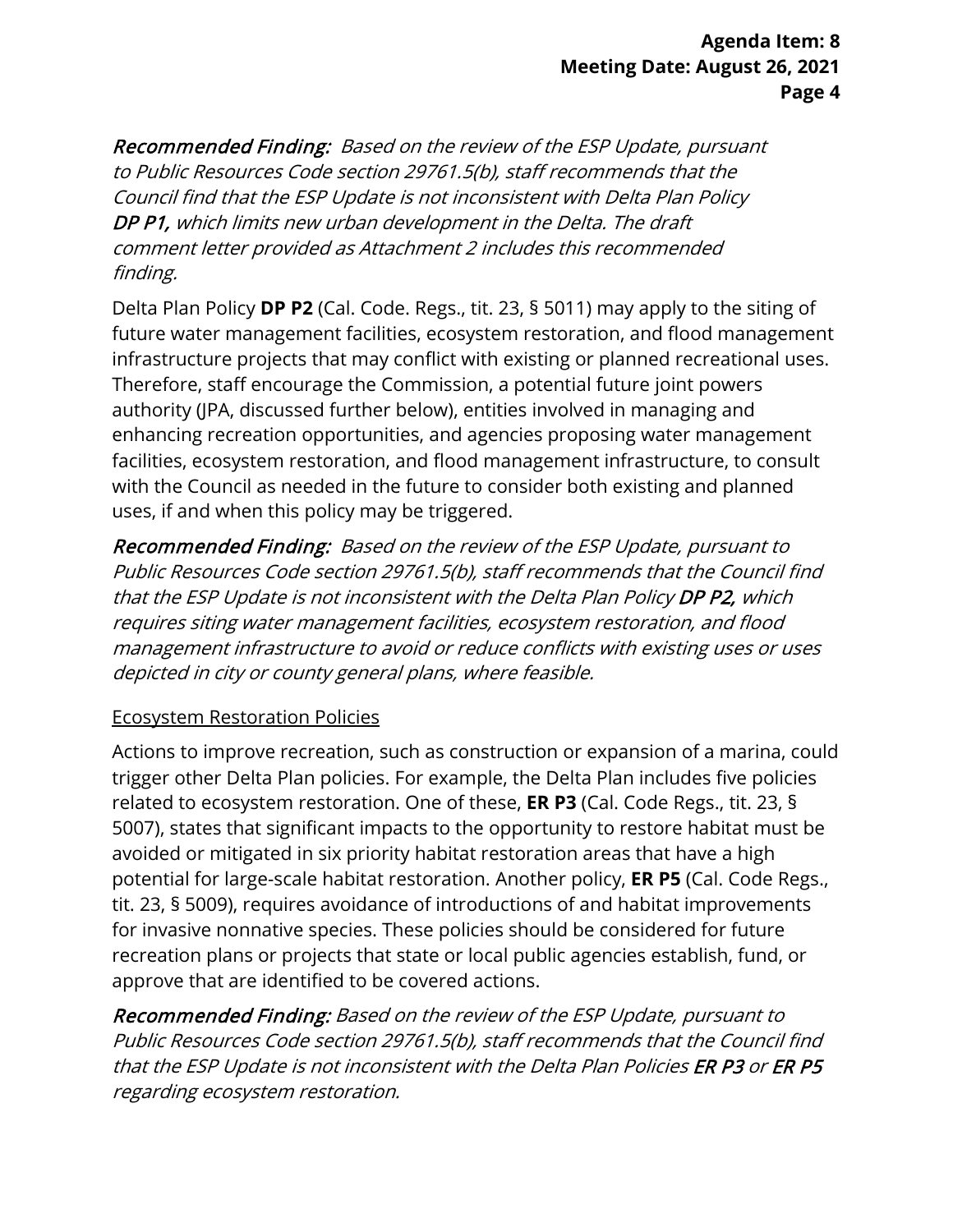#### Other Considerations

## Joint Powers Authority

 improving recreation in the Delta, potentially through the creation of a Joint Powers Commission, the Sacramento-San Joaquin Delta Conservancy, and the Council – all The ESP Update recommends a more coordinated approach to managing and Authority (JPA). Identification of JPA members, funding, and authority should be established with input from Delta stakeholders and within existing regulations. Furthermore, if a JPA is pursued, the Council requests ongoing updates regarding this process and recommends that the three Delta state agencies – the have a role in this process.

### Multi-benefit Projects

The Council encourages the Commission to support multi-benefit projects in places where public access and recreation are compatible with restoration, to bring multiple benefits to the community, ensuring that recreation and ecosystem restoration efforts do not negatively affect one another when feasible.

## Climate Change

 The Council appreciates recognition in the ESP Update of the ongoing Delta Adapts initiative as a resource that can be used to understand how people, communities, recreational opportunities, and the Delta economy will be impacted by climate change. The Council encourages the Commission to remain engaged in this effort and offer input on recreation and tourism considerations during the development of the adaptation strategy.

#### Environmental Justice

As the Commission works to coordinate and implement recreation and tourism actions in the Delta, the letter encourages the Commission to consider environmental justice and access to recreation. The Council anticipates developing an environmental justice issue paper in the coming year that could both help inform the implementation of the Update and share insights and lessons learned with the Commission and other partners. The letter also encourages the Commission to engage with Council staff on this effort.

# TODAY'S MEETING

 At today's meeting, Commission staff will summarize the changes made to ESP Update and respond to questions from Councilmembers. Following the